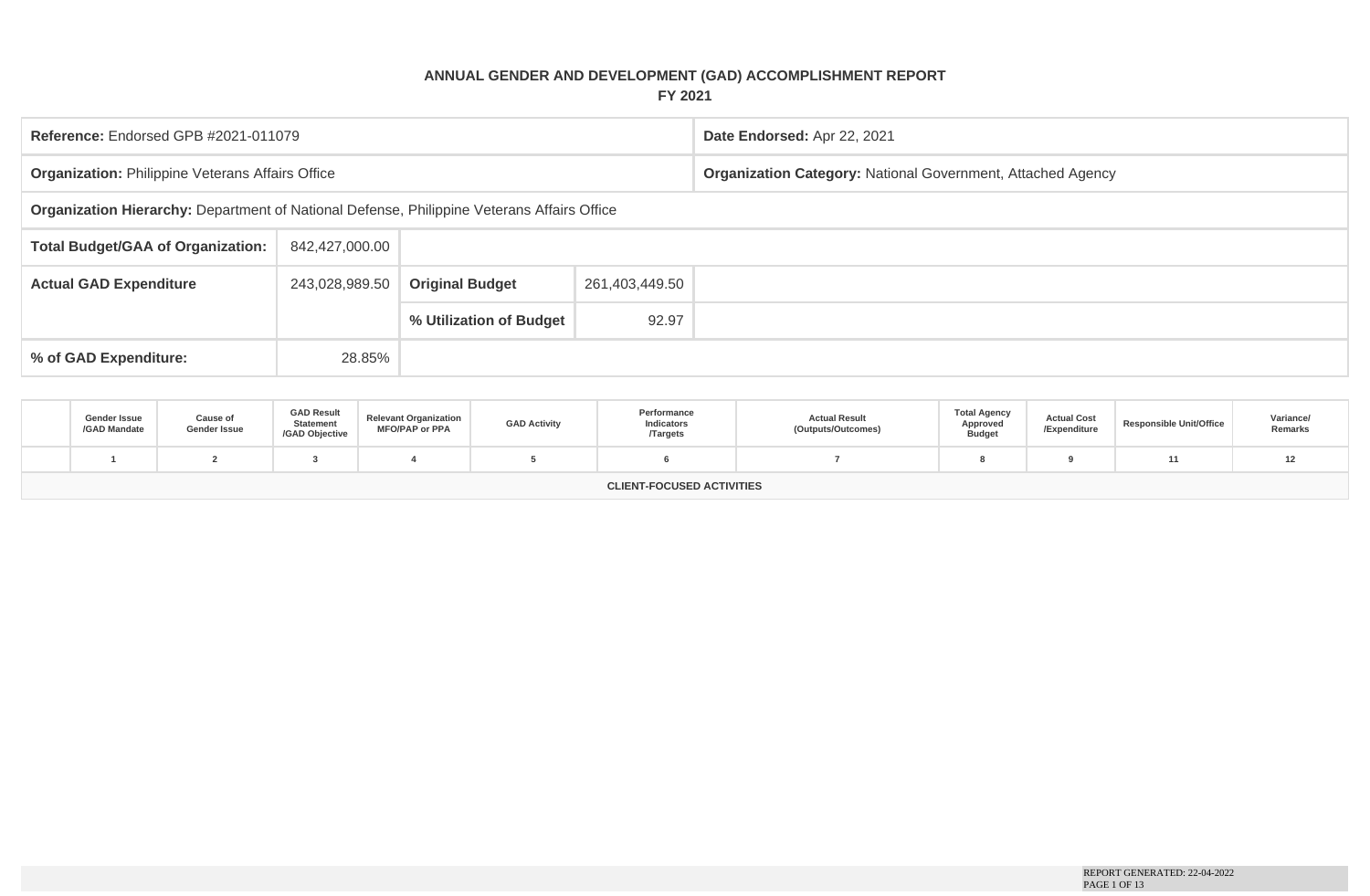|                | <b>Gender Issue</b><br>/GAD Mandate                                                                                                                                                                       | Cause of<br><b>Gender Issue</b>                                                                                     | <b>GAD Result</b><br><b>Statement</b><br>/GAD Objective                                                                                                                                              | <b>Relevant Organization</b><br><b>MFO/PAP or PPA</b>         | <b>GAD Activity</b>                                                     | Performance<br>Indicators<br><b>Targets</b>                                                                                                                                                                                                                                                                                                                                                                                                                                                                                                                                                                                                                                                                                                                        | <b>Actual Result</b><br>(Outputs/Outcomes)                                                                                                                                                                                                                                                                                                                                                                                                                                                                                                                                                                                                                                                                                                                                                                                                    | <b>Total Agency</b><br>Approved<br><b>Budget</b> | <b>Actual Cost</b><br>/Expenditure | <b>Responsible Unit/Office</b>                        | Variance/<br>Remarks |
|----------------|-----------------------------------------------------------------------------------------------------------------------------------------------------------------------------------------------------------|---------------------------------------------------------------------------------------------------------------------|------------------------------------------------------------------------------------------------------------------------------------------------------------------------------------------------------|---------------------------------------------------------------|-------------------------------------------------------------------------|--------------------------------------------------------------------------------------------------------------------------------------------------------------------------------------------------------------------------------------------------------------------------------------------------------------------------------------------------------------------------------------------------------------------------------------------------------------------------------------------------------------------------------------------------------------------------------------------------------------------------------------------------------------------------------------------------------------------------------------------------------------------|-----------------------------------------------------------------------------------------------------------------------------------------------------------------------------------------------------------------------------------------------------------------------------------------------------------------------------------------------------------------------------------------------------------------------------------------------------------------------------------------------------------------------------------------------------------------------------------------------------------------------------------------------------------------------------------------------------------------------------------------------------------------------------------------------------------------------------------------------|--------------------------------------------------|------------------------------------|-------------------------------------------------------|----------------------|
|                |                                                                                                                                                                                                           | $\overline{2}$                                                                                                      | $\overline{\mathbf{3}}$                                                                                                                                                                              |                                                               | 5                                                                       |                                                                                                                                                                                                                                                                                                                                                                                                                                                                                                                                                                                                                                                                                                                                                                    | $\overline{7}$                                                                                                                                                                                                                                                                                                                                                                                                                                                                                                                                                                                                                                                                                                                                                                                                                                |                                                  | $\mathbf{q}$                       | 11                                                    | 12                   |
| $\overline{1}$ | Proclamation<br>No. 227<br>"Providing for<br>the observance<br>of the month of<br>March as<br>Women's Role<br>in History<br>Month" signed<br>by President<br>Corazon C.<br>Aquino on<br>March 17,<br>1980 | Limited knowledge<br>ofthe veteran<br>clientele and PVAO<br>employees on<br>women's role in<br>national development | To increase<br>the knowledge<br>oftheveteran<br>clientele and<br><b>PVAO</b><br>employees<br>onthe laws,<br>policies and<br>other related<br>issues and<br>concerns on<br>gender and<br>development. | MFO: General<br>Administration and<br><b>Support Services</b> | Conduct of activities<br>/participation in Women's<br>Month Celebration | Seven (7) activities<br>conducted/participated<br>during the Women's<br>Month. Targeted activities:<br>1. Kick Off Activity for<br>Women's Month (March<br>1)2. Radio questing to<br>promote Women's Month<br>March 1 or 2)3. Lecturette<br>on Women and Ageing<br>March 12)4. Film Showing<br>on Gender/Racial<br>Inclusivity Film (March<br>12)5. Health Awareness<br>Activity (March 18) 6.<br>Photo Exhibit on<br><b>Empowered Women</b><br>(March 1-31)7.<br>Attendance to Women's<br>Summit/GAD trainings<br>(date to be announced)-<br>At least30 clients and 300<br>employees attended<br>various activities during<br>the Women's Month and<br>increase in GADvocacy<br>learnings and insights<br>from participants as culled<br>from pre and post tests. | Conducted/participated in 13<br>activities during the NWMC: (1)<br>DND-wide NWMC Kick-Off,01 Mar-105<br>pax(2)Joint PVAO NWMC and<br>IWDKick-Off, 08 Mar-128pax. Highlight<br>of the kick off activity is the distribution<br>of Health Care Packages (Anti-COVID<br>supplies) to 434 employees (3) DWDD<br>Radio Guesting, 09 Mar-1pax(4)<br>Movienar featuring 3 films on gender<br>equality and women<br>empowerment: Knock Down the House,<br>Late Night & Eat, Pray, Love, 12,19 &<br>26 Mar-71pax (5) Write Up, Lay Out<br>and Posting of Herstory - picture stories<br>on women empowerment andin battling<br>the COVID-19 virus. Inspiring stories of<br>three (3) PVAO Women Personnel and<br>were feature every Monday - March 15,<br>22 & 29 Mar-422 reach(6) PVAO<br><b>GADtalent Competition - 8 finalists, 31</b><br>Mar-150pax | 158.000.00<br>GAA                                | 158,000.00<br>GAA                  | Human Resource<br>DevelopmentDivision,<br><b>GFPS</b> | Done.                |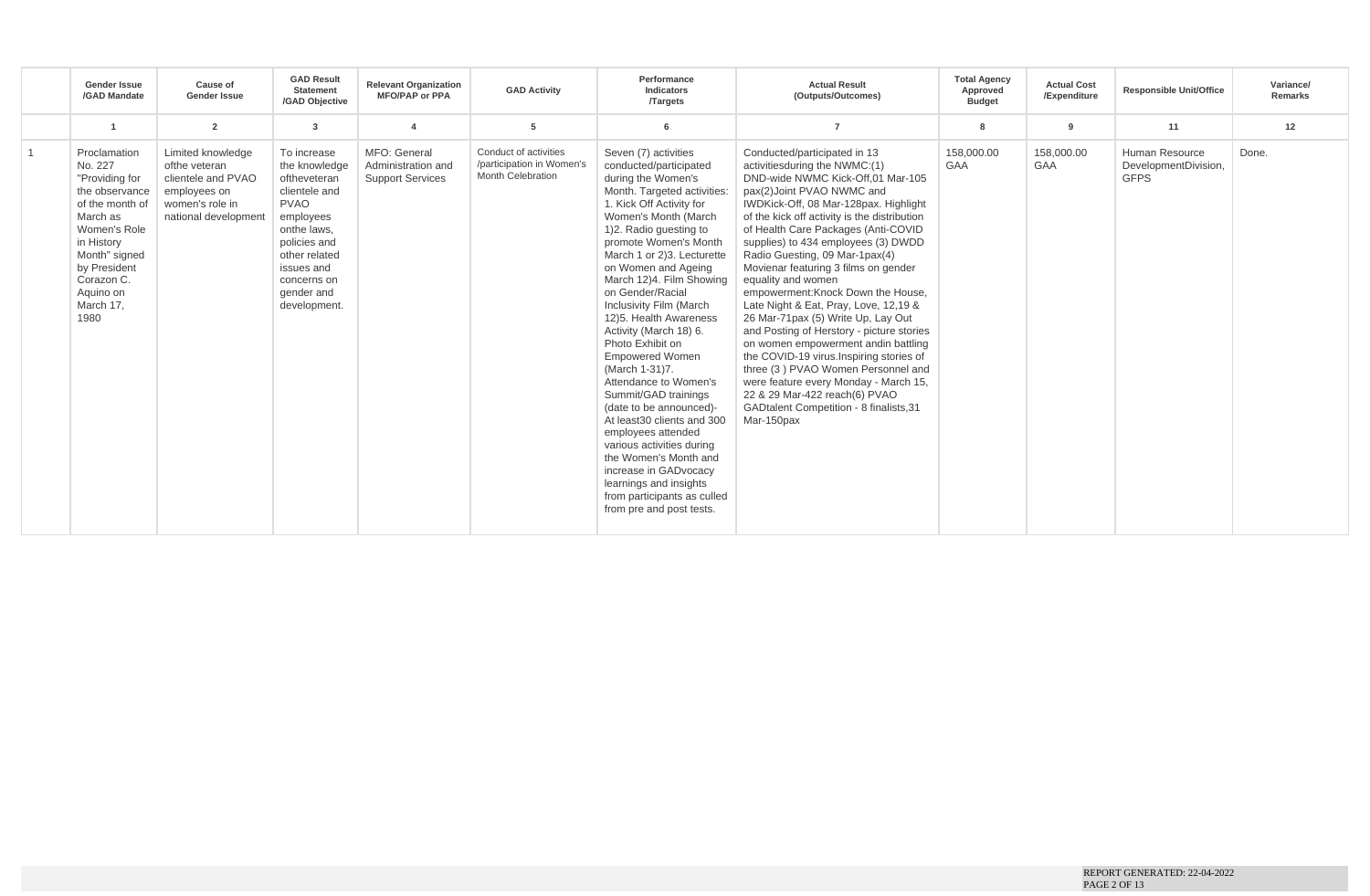|   | <b>Gender Issue</b><br>/GAD Mandate                                                                                                                                                    | Cause of<br><b>Gender Issue</b>                                     | <b>GAD Result</b><br><b>Statement</b><br>/GAD Objective                                                                              | <b>Relevant Organization</b><br><b>MFO/PAP or PPA</b>         | <b>GAD Activity</b>                                                                                                                                                                                                                                                            | Performance<br>Indicators<br><b>Targets</b>                                                                                                                                                                                                                                                                                                                                                                                                                                                 | <b>Actual Result</b><br>(Outputs/Outcomes)                                                                                                                                                                                                                                                                                                                                                                                                                                                                                                                                                                                                                                                                                                                              | <b>Total Agency</b><br>Approved<br><b>Budget</b> | <b>Actual Cost</b><br>/Expenditure | <b>Responsible Unit/Office</b>        | Variance/<br>Remarks                                                                                                                                                                                                                                                                                                                                                                                 |
|---|----------------------------------------------------------------------------------------------------------------------------------------------------------------------------------------|---------------------------------------------------------------------|--------------------------------------------------------------------------------------------------------------------------------------|---------------------------------------------------------------|--------------------------------------------------------------------------------------------------------------------------------------------------------------------------------------------------------------------------------------------------------------------------------|---------------------------------------------------------------------------------------------------------------------------------------------------------------------------------------------------------------------------------------------------------------------------------------------------------------------------------------------------------------------------------------------------------------------------------------------------------------------------------------------|-------------------------------------------------------------------------------------------------------------------------------------------------------------------------------------------------------------------------------------------------------------------------------------------------------------------------------------------------------------------------------------------------------------------------------------------------------------------------------------------------------------------------------------------------------------------------------------------------------------------------------------------------------------------------------------------------------------------------------------------------------------------------|--------------------------------------------------|------------------------------------|---------------------------------------|------------------------------------------------------------------------------------------------------------------------------------------------------------------------------------------------------------------------------------------------------------------------------------------------------------------------------------------------------------------------------------------------------|
|   | $\blacktriangleleft$                                                                                                                                                                   | $\overline{2}$                                                      | $\overline{\mathbf{3}}$                                                                                                              | $\overline{4}$                                                | 5                                                                                                                                                                                                                                                                              | 6                                                                                                                                                                                                                                                                                                                                                                                                                                                                                           | $\overline{7}$                                                                                                                                                                                                                                                                                                                                                                                                                                                                                                                                                                                                                                                                                                                                                          | 8                                                | 9                                  | 11                                    | 12                                                                                                                                                                                                                                                                                                                                                                                                   |
| 2 | Low level of<br>awareness and<br>understanding<br>of GAD laws.<br>issues and<br>concerns<br>including those<br>related to<br>Women, Peace<br>and Security<br>among<br>client-veterans. | Limited publication of<br><b>IEC</b> materials and<br>info campaign | To deepen<br>appreciation of<br>GAD concepts,<br>issues and<br>concerns<br>among the<br>external and<br>internal clients<br>of PVAO. | MFO: General<br>Administration and<br><b>Support Services</b> | Production and<br>distribution of IEC<br>materials such as news<br>magazines, flyers,<br>posters, primers,<br>manuals, handouts, and<br>brochures on GAD and<br>gender-responsive laws<br>and policies to veteran<br>organizations and the<br>veteran-clientele<br>nationwide. | PVAO Bulletin/Magazine<br>with at least one (1) GAD<br>write- up per quarter/<br>20,000 copies magazine<br>for one $(1)$ year or $5,000$<br>copies per quarterOnline<br>posting of GADIEC<br>materials atthe<br>PVAOEmployees Online<br>Forumby the end of the<br>yearTwo(2) GAD exhibits<br>set: Women's Month<br>(March) and 18-day<br>Campaign to End VAW<br>(between November 25 to<br>December 12) - for one (1)<br>year or 5,000 copies per<br>quarterby the end of the<br>year by Q4 | Q1: One (1) PVAO Bulletin published<br>with one (1) GAD write-upQ2: One (1)<br>PVAO Bulletin published with two(2)<br>GAD write-ups. Also produced one (1)<br>Herstory for Mother's Day which<br>featured a story on Women's courage<br>and empowerment in face of the<br>pandemic posted at the PVAO<br>Employees' OnlineForum and is also<br>viewed by theveteran clientele through<br>the FVC FB pageQ3:One (1) PVAO<br>Bulletin published with one (1) GAD<br>write up. Alsoproduced 1,000 copies of<br>Mental Health flyersprovided to PVAO<br>divisions and veteran clienteleQ4:<br>Prepared materialsfor the PVAO<br>Bulletinwith one (1) GAD write<br>up.Produced 1,000 copies of GAD<br>related flyers (e.g. Anti-Sexual<br>Harassment, Magna Carta for Women) | 686,500.00<br><b>GAA</b>                         | 601.258.27<br>GAA                  | <b>Public Affairs Office</b><br>(PAO) | Done, Procurement<br>of PVAO Bulletin<br>amounted to<br>P125.000.00<br>perquarter for<br>5,000copies.The<br>salaries of three (3)<br>personnelinvolved in<br>the preparation<br>activities<br>fromOctober to<br>December 2021<br>amounted<br>toP8,015.02.Supplies<br>and materials for the<br>production of<br>GAD-related<br>flyersamounted<br>toP14,345.06 Budget<br>Utilization by Q4: 88<br>$\%$ |
| 3 | Low level of<br>awareness and<br>understanding<br>of GAD laws.<br>issues and<br>concerns<br>including those<br>related to<br>Women, Peace<br>and Security<br>among<br>client-veterans. | Limited publication of<br><b>IEC</b> materials and<br>info campaign | To deepen<br>appreciation of<br>GAD concepts.<br>issues and<br>concerns<br>among the<br>external and<br>internal clients<br>of PVAO  | MFO: General<br>Administration and<br><b>Support Services</b> | Production of short<br>videos on empowered<br>women and women<br>veterans                                                                                                                                                                                                      | Production of one (1)<br>GAD-related video on<br>empowered women for<br>posting in PVAO's website<br>and social media<br>accounts. Empowered<br>women are those who<br>occupy pivotal roles in the<br>government sector and<br>who have significantly<br>ushered gender and<br>development in their<br>respective agencies.- At<br>least one (1) GAD-related<br>video uploaded at the<br><b>PVAOEmployees Online</b><br>Forum                                                               | Q1: Five (5) GAD-related videos were<br>produced (Video messages of the<br>Administrator and Deputy Administrator<br>for Women's Month. Video of<br>announcement of Women's Month.<br>Babae Ka Music Video, One Billion<br>Rising Dance Video) Q2: Production of<br>short videoson empowered women and<br>women veterans Q4: Produced two (2)<br>GAD- related videos and uploaded on<br>PVAOs Employee Online Forum. The<br>videos were 1, the End VAW Kick<br>Offmessages of the PVAO<br>Administrator and the Deputy<br>Administratorand2. the production of<br>theMOVE Advocacy video                                                                                                                                                                                | 75.000.00<br><b>GAA</b>                          | 75,000.00<br>GAA                   | <b>Public Affairs Office</b><br>(PAO) | Done. The salaries of<br>15 personnel<br>involved in the<br>production of two (2)<br>video, including<br>those of the<br>Administrator and<br>Deputy Administrator<br>amounted to<br>P31.945.60. Total<br><b>Budget Utilization is</b><br>at 59%                                                                                                                                                     |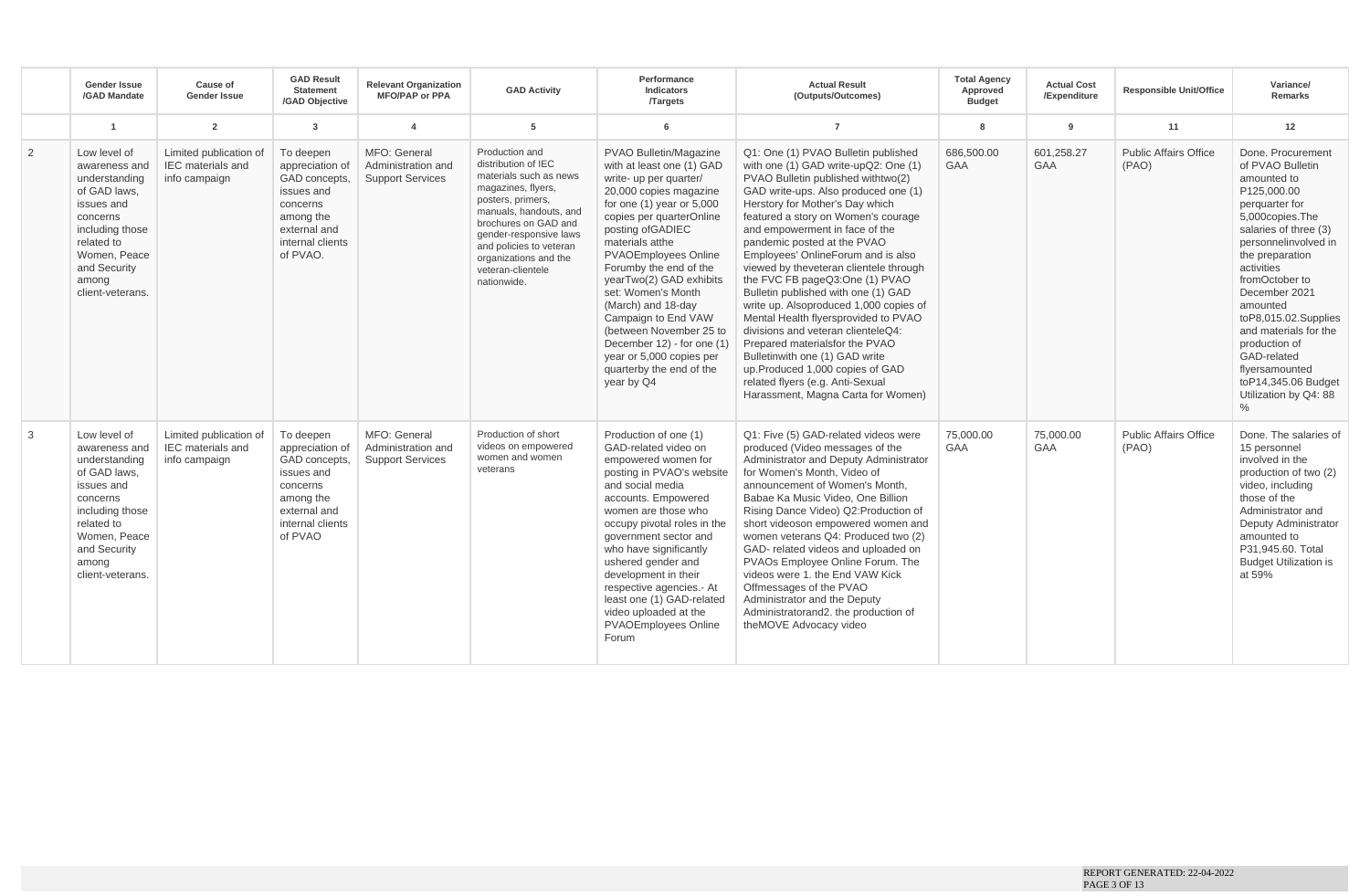|                | <b>Gender Issue</b><br>/GAD Mandate                                                                                                                                                                                                                                           | Cause of<br><b>Gender Issue</b>                                                                                                                                                                                                                                                      | <b>GAD Result</b><br><b>Statement</b><br>/GAD Objective                                                                                                                  | <b>Relevant Organization</b><br><b>MFO/PAP or PPA</b>                                                     | <b>GAD Activity</b>                                                                                                                                                                                                                                                                                                                                                                                                                                                                                          | Performance<br>Indicators<br><b>Targets</b>                                                                                          | <b>Actual Result</b><br>(Outputs/Outcomes)                                                                                                                                                                                                                                                                                                   | <b>Total Agency</b><br>Approved<br><b>Budget</b> | <b>Actual Cost</b><br>/Expenditure | <b>Responsible Unit/Office</b>             | Variance/<br><b>Remarks</b>                                                                                     |
|----------------|-------------------------------------------------------------------------------------------------------------------------------------------------------------------------------------------------------------------------------------------------------------------------------|--------------------------------------------------------------------------------------------------------------------------------------------------------------------------------------------------------------------------------------------------------------------------------------|--------------------------------------------------------------------------------------------------------------------------------------------------------------------------|-----------------------------------------------------------------------------------------------------------|--------------------------------------------------------------------------------------------------------------------------------------------------------------------------------------------------------------------------------------------------------------------------------------------------------------------------------------------------------------------------------------------------------------------------------------------------------------------------------------------------------------|--------------------------------------------------------------------------------------------------------------------------------------|----------------------------------------------------------------------------------------------------------------------------------------------------------------------------------------------------------------------------------------------------------------------------------------------------------------------------------------------|--------------------------------------------------|------------------------------------|--------------------------------------------|-----------------------------------------------------------------------------------------------------------------|
|                | $\overline{1}$                                                                                                                                                                                                                                                                | $\overline{2}$                                                                                                                                                                                                                                                                       | $\mathbf{3}$                                                                                                                                                             | $\overline{4}$                                                                                            | 5                                                                                                                                                                                                                                                                                                                                                                                                                                                                                                            | 6                                                                                                                                    | $\overline{7}$                                                                                                                                                                                                                                                                                                                               | 8                                                | 9                                  | 11                                         | 12                                                                                                              |
| $\overline{4}$ | Low level of<br>awareness and<br>understanding<br>of veterans<br>rights and<br>privileges on<br>claims for<br>pension and<br>non pension<br>benefits                                                                                                                          | Limited knowledge<br>on veterans rights<br>and privilegeson<br>pension and non<br>pension benefits                                                                                                                                                                                   | To increase<br>the<br>understanding<br>of veteran<br>clientele<br>regarding their<br>rights and<br>privileges on<br>claims for<br>pension and<br>non pension<br>benefits | MFO: General<br>Administration and<br><b>Support Services</b>                                             | Provision of legal<br>assistance for women<br>veteran clientele thru the<br>Women's Desk, Online<br>women's desk shall be<br>availed by women<br>veterans who belong in<br>the vulnerable group<br>(ages 66 and up) who are<br>not allowed to go out or<br>to those who do not have<br>access to transportation<br>going to PVAO office.<br>Irrespective of mode, the<br>same kind of legal<br>assistance for the women<br>veteran clientele shall be<br>accorded with existing<br>policies and regulations. | Provided legal assistance<br>to 5-10 women veteran<br>clientele at the PVAO<br>Women's Desk or online<br>PVAO Women's Desk -by<br>Q4 | Q1:Updated (quarterly) database of<br>conflict areas with salary attribution of<br>P3,255.96Q2:Updated database of<br>conflict areas with salary attribution of<br>P4,079.00 Q3: Updated database of<br>conflict areas with salary attribution of<br>P3,255.96 Q4: Updated database of<br>conflict areaswith salary attribution of<br>P2.829 | 5,347.00<br>GAA                                  | 5,347.00<br>GAA                    | <b>Legal Affairs Division</b><br>(LAD)     | Done.                                                                                                           |
| 5              | "Pillar No.<br><b>Action Point</b><br>NAPWPS 2017<br>-2022: Areas<br>affected and/or<br>prone to<br>conflict<br>situations<br>brought about<br>by insurgency<br>tribal wars, rido,<br>etc. and<br>possible<br>vulnerabilities<br>of women in<br>these contexts<br>identified" | Insufficient attention<br>accorded to<br>database due to the<br>low level of<br>awareness on the<br>importance of<br>sex-disaggregated<br>data as one the key<br>factors in the<br>formulation of GAD<br>plans and programs<br>and responsive<br>actions to the COVID<br>19 pandemic | To practice<br>sex<br>disaggregation<br>of data in<br>conflict areas                                                                                                     | MFO: Filipino<br>Veterans<br>Empowered -<br>Veterans Welfare<br>and Benefits<br>Administration<br>Program | Create a database<br>containing sex<br>disaggregated data and<br>other gender related data                                                                                                                                                                                                                                                                                                                                                                                                                   | Created and updated<br>(quarterly) database of<br>conflict areas- quarterly                                                          | Q1:Updated (quarterly) database of<br>conflict areas with salary attribution of<br>P3,255.96Q2:Updated database of<br>conflict areas with salary attribution of<br>P4,079.00 Q3:Updated database of<br>conflict areas with salary attribution of<br>P3,255.96 Q4: Updated database of<br>conflict areaswith salary attribution of<br>P2,829  | 15,600.00<br><b>GAA</b>                          | 13,419.92<br><b>GAA</b>            | Management<br>Information<br>Division/GFPS | Done. Budget<br>utilization is due to<br>the salary attribution<br>of personnel who<br>updated the<br>database. |
|                |                                                                                                                                                                                                                                                                               |                                                                                                                                                                                                                                                                                      |                                                                                                                                                                          |                                                                                                           |                                                                                                                                                                                                                                                                                                                                                                                                                                                                                                              | <b>ORGANIZATION-FOCUSED ACTIVITIES</b>                                                                                               |                                                                                                                                                                                                                                                                                                                                              |                                                  |                                    |                                            |                                                                                                                 |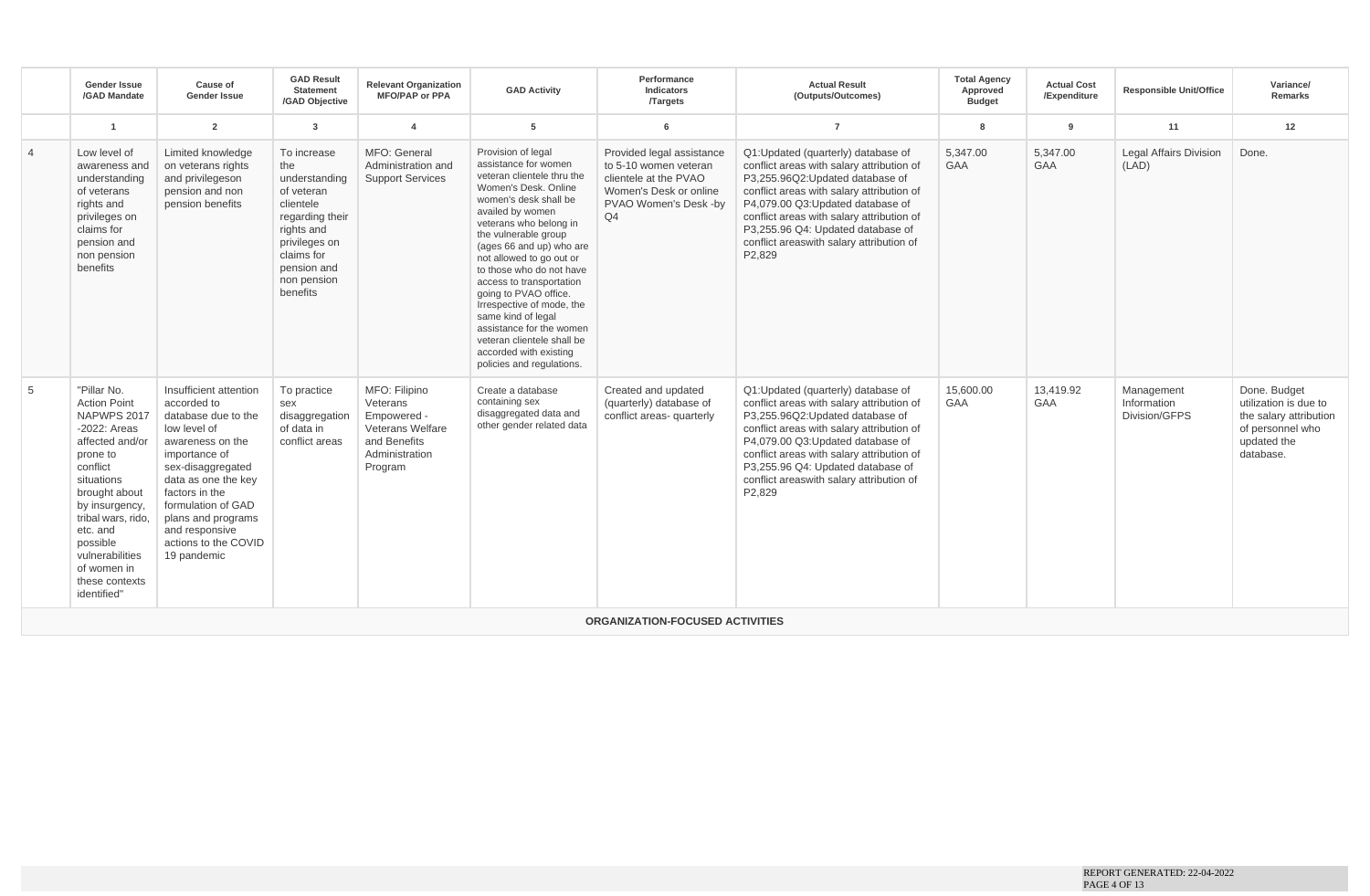|   | <b>Gender Issue</b><br>/GAD Mandate                                                                                                                                           | Cause of<br>Gender Issue                                                                                                                      | <b>GAD Result</b><br><b>Statement</b><br>/GAD Objective                                                                                                       | <b>Relevant Organization</b><br><b>MFO/PAP or PPA</b>         | <b>GAD Activity</b>                                                                                                                                                                                                                                                       | Performance<br>Indicators<br><b>Targets</b>                                                                                                                                                                                                                                                                                                                                                                                                                                                                                            | <b>Actual Result</b><br>(Outputs/Outcomes)                                                                                                                                                                                                                                                                                                                                                                                                                                                                                                                                                                                                                                                                                                                                                                                                      | <b>Total Agency</b><br>Approved<br><b>Budget</b> | <b>Actual Cost</b><br>/Expenditure | <b>Responsible Unit/Office</b>                   | Variance/<br>Remarks |
|---|-------------------------------------------------------------------------------------------------------------------------------------------------------------------------------|-----------------------------------------------------------------------------------------------------------------------------------------------|---------------------------------------------------------------------------------------------------------------------------------------------------------------|---------------------------------------------------------------|---------------------------------------------------------------------------------------------------------------------------------------------------------------------------------------------------------------------------------------------------------------------------|----------------------------------------------------------------------------------------------------------------------------------------------------------------------------------------------------------------------------------------------------------------------------------------------------------------------------------------------------------------------------------------------------------------------------------------------------------------------------------------------------------------------------------------|-------------------------------------------------------------------------------------------------------------------------------------------------------------------------------------------------------------------------------------------------------------------------------------------------------------------------------------------------------------------------------------------------------------------------------------------------------------------------------------------------------------------------------------------------------------------------------------------------------------------------------------------------------------------------------------------------------------------------------------------------------------------------------------------------------------------------------------------------|--------------------------------------------------|------------------------------------|--------------------------------------------------|----------------------|
|   |                                                                                                                                                                               | $\overline{2}$                                                                                                                                | -3                                                                                                                                                            | $\boldsymbol{4}$                                              | 5                                                                                                                                                                                                                                                                         |                                                                                                                                                                                                                                                                                                                                                                                                                                                                                                                                        |                                                                                                                                                                                                                                                                                                                                                                                                                                                                                                                                                                                                                                                                                                                                                                                                                                                 | 8                                                | ۹                                  | 11                                               | 12                   |
| 6 | Presidential<br>Proclamation<br>1172,<br>"Declaring<br>November 25<br>to December<br>12 of every<br>year as the<br>18-day<br>campaign to<br>end Violence<br>Against<br>Women" | Limited knowledge of<br>PVAO officials and<br>employees on<br>women's rights and<br>recognizing and<br>addressing<br>gender-based<br>violence | To increase<br>awareness of<br>PVAO officials<br>and<br>employees on<br>women's rights<br>and<br>recognizing<br>and<br>addressing<br>gender-based<br>violence | MFO: General<br>Administration and<br><b>Support Services</b> | Conduct of activities/<br>participation on 18-day<br>Campaign to End VAW<br><b>Target Activities: Kick-Off</b><br>Activity, Orange Your<br>Icon Activity, Showing of<br>Gender-Based Violence<br>Films and Attendance on<br>seminars and/or webinars<br>that tackles VAWC | Three (3) activities<br>conducted/participated<br>during the 18-Day<br>Campaign period to End<br>VAW. At least 300 officials<br>and employees who<br>participated in<br>GADvocacies, Additional<br>updates, learning and<br>insights gained on how to<br>avoid abuse and violence<br>among women- by Q4.<br>Targeted activities: Kick<br>Off, Orange Your Icon,<br>Showing of Gender-Based<br>Violence Films and<br>Attendance on seminars<br>and/or webinars that<br>tackles VAWC- at least<br>300 officials and<br>employees - by Q4 | Conducted/participated in<br>activities during the 18 Day Campaign<br>toEnd VAW (18 DCEVAW)Period from<br>Nov 25-Dec 12, 2021 as follows:<br>(1) Historical webinarseries on the Role<br>of Filipino Women dring the War<br>sponsoredby the National<br>HistoricalCommission of the<br>Philippineslast25 Nov., __ pax(2)PVAO<br>Kick-Off of the 18 DCEVAW, 26<br>Nov., 250 pax (3) DND-wide 18<br>DCEVAW Kick-Off, 29 Nov. 150pax(4)<br>(5) Orange Your Icon activity<br>-orangeribbons were tiedaroundthe<br>trees in PVAOand orange<br>themedentrances ofoffices were put up.<br>Tarpaulinon End VAW was also set up<br>at the PVAO facade.(6) Write Up, Lay<br>Out and Posting of End VAW<br>relatedcontent at the PVAO Employee's<br>Online FOrum (6) Do the Macho Video<br>Challenge c/o theMOVE PVAO<br>Sub-Chapter10 Dec, 7 participants | 50.000.00<br>GAA                                 | 50,000.00<br><b>GAA</b>            | Human Resource<br>Development Division<br>/ GFPS | Done.                |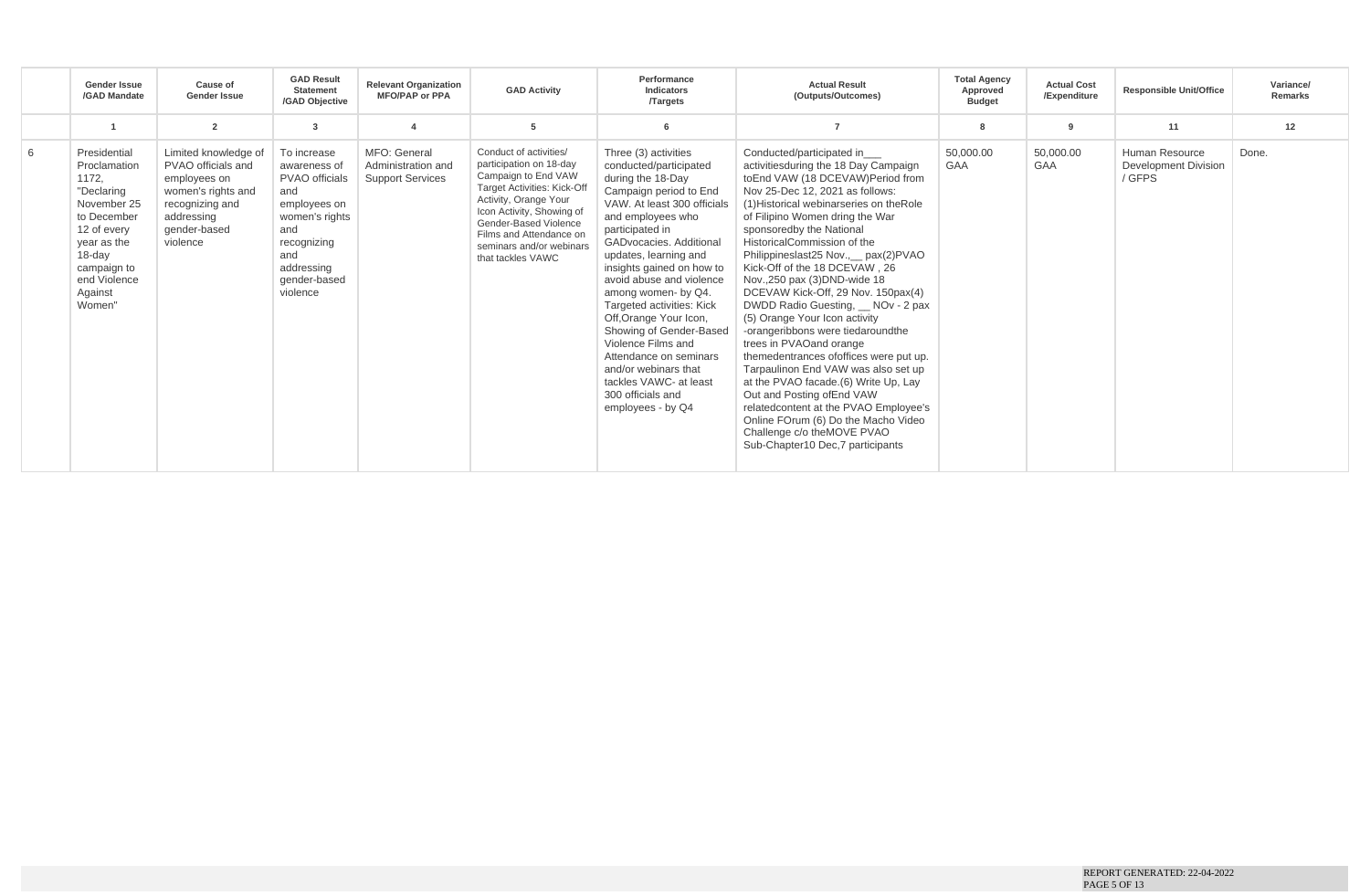| $\overline{2}$<br>$5\phantom{.0}$<br>12<br>$\overline{1}$<br>$\mathbf{3}$<br>$\overline{4}$<br>6<br>$\overline{7}$<br>8<br>9<br>11<br>MFO: General<br>Conduct/support of<br>Two (2) MOVE activities<br>Q1: Attended/ supportedfour(4)MOVE<br>20,000.00<br>Human Resource<br>Done.<br>$\overline{7}$<br>Lack of active<br>Men have<br>20,000.00<br>To see more<br>MOVE activities<br>activities as follows:1. DND-MOVE<br>Development Division<br>inadequate<br>involvement of<br>Administration and<br>conducted/supportedwith<br><b>GAA</b><br><b>GAA</b><br>involvement of<br>/ GFPS<br>men in GAD<br>knowledge and<br><b>Support Services</b><br>at least 15 male<br>Meetingsattended by the MOVE<br>men in gender<br>activities and<br>understanding of<br>President JV Badiola: (21 Jan, 02 Feb,<br>mainstreaming<br>employees attendees - by<br>their role in GAD.<br>Q4.Targeted activities -<br>11 Mar)2. DND-wide MOVE Orientation<br>Gender<br>GST for Men (Nov 26),<br>(10 Feb)-11 pax3.DND Forum on<br>mainstreaming<br>Lakad Para sa Pagwakas<br>Inspiring Women (19 Mar) and 4.PVAO<br>efforts<br>Town Hall MOVE Orientation (24<br>ng Karahasan (Dec 12),<br>and Participation of Men<br>Mar)-36 male<br>in Anti VAW campaign<br>attendeesQ2:Attended/supportedseven<br>(Nov 15 onwards). - at<br>(7) MOVE activities as follows:2 MOVE<br>least 15 male employees<br>Orientations during the April and May<br>attendees - by Q4<br>TownHall Meetings, Presided3 DND<br>wide MOVE Meetings re: Drafting of<br>Guidelines on MOVE Organization<br>(April 23 and 27 and May<br>14), Conducted MOVE Orientation to<br>thePLDT Employees'Credit<br>Cooperative(May 22) and MOVE<br>Orientation webinar at theOffice of the<br>Civil Defense (May 27)Q3:Attended/<br>supportedfour(4) MOVE activities as<br>follows: 1. DND meeting re MOVE DND<br>Chapter Organization (13 Aug) 2.<br>Drafted and finalized Office Order<br>2021-104 entitled Reconstitution and<br>Renaming of PVAO MOVE to MOVE<br>PVAO Sub-Chapter (30<br>Sept)3-4.Conducted 2 batches of | <b>Gender Issue</b><br>/GAD Mandate | Cause of<br><b>Gender Issue</b> | <b>GAD Result</b><br><b>Statement</b><br>/GAD Objective | <b>Relevant Organization</b><br><b>MFO/PAP or PPA</b> | <b>GAD Activity</b> | Performance<br><b>Indicators</b><br><b>Targets</b> | <b>Actual Result</b><br>(Outputs/Outcomes) | <b>Total Agency</b><br>Approved<br><b>Budget</b> | <b>Actual Cost</b><br>/Expenditure | <b>Responsible Unit/Office</b> | Variance/<br>Remarks |
|-------------------------------------------------------------------------------------------------------------------------------------------------------------------------------------------------------------------------------------------------------------------------------------------------------------------------------------------------------------------------------------------------------------------------------------------------------------------------------------------------------------------------------------------------------------------------------------------------------------------------------------------------------------------------------------------------------------------------------------------------------------------------------------------------------------------------------------------------------------------------------------------------------------------------------------------------------------------------------------------------------------------------------------------------------------------------------------------------------------------------------------------------------------------------------------------------------------------------------------------------------------------------------------------------------------------------------------------------------------------------------------------------------------------------------------------------------------------------------------------------------------------------------------------------------------------------------------------------------------------------------------------------------------------------------------------------------------------------------------------------------------------------------------------------------------------------------------------------------------------------------------------------------------------------------------------------------------------------------------------------------------------------------------------------------------------------|-------------------------------------|---------------------------------|---------------------------------------------------------|-------------------------------------------------------|---------------------|----------------------------------------------------|--------------------------------------------|--------------------------------------------------|------------------------------------|--------------------------------|----------------------|
|                                                                                                                                                                                                                                                                                                                                                                                                                                                                                                                                                                                                                                                                                                                                                                                                                                                                                                                                                                                                                                                                                                                                                                                                                                                                                                                                                                                                                                                                                                                                                                                                                                                                                                                                                                                                                                                                                                                                                                                                                                                                         |                                     |                                 |                                                         |                                                       |                     |                                                    |                                            |                                                  |                                    |                                |                      |
| Employees Credit Cooperative, Inc.<br>(PECCI) last July 3 from 12:30pm to<br>4:30pmand August 13from 5:30pm to<br>8:30pm5. Conducted MOVE orientation<br>at the PNP-Special Action Force, Camp<br>Bagong Diwa lastJuly21, 2021 from<br>9:00am to3:00pmQ4:1. Participated in<br>the MOVEAdvocacy Video- December<br>8, 2021 2. Participated in the DND wide<br><b>MOVEDND Chapter Officers Oath</b><br>takingduring theInter Agency Gender,<br>Peace and Security<br>Forum"lastDecember 10, 20213.<br>Conducted the Do the Macho Choir<br>Video Challenge-December 10-12,<br>2021                                                                                                                                                                                                                                                                                                                                                                                                                                                                                                                                                                                                                                                                                                                                                                                                                                                                                                                                                                                                                                                                                                                                                                                                                                                                                                                                                                                                                                                                                        |                                     |                                 |                                                         |                                                       |                     |                                                    | MOVE Orientation webinars toPLDT           |                                                  |                                    |                                |                      |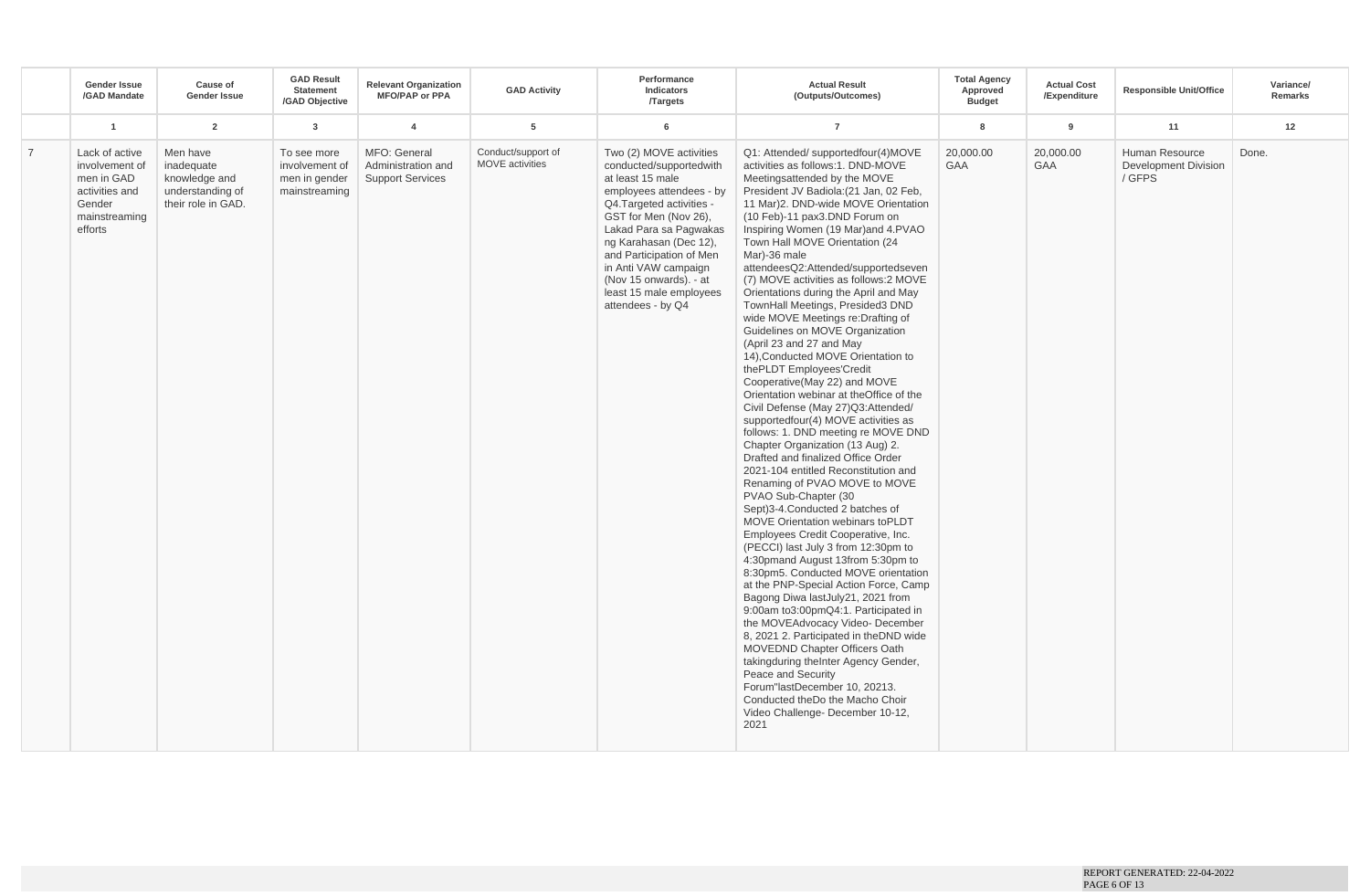|   | <b>Gender Issue</b><br>/GAD Mandate                                                                            | Cause of<br><b>Gender Issue</b>                                                                                                       | <b>GAD Result</b><br><b>Statement</b><br>/GAD Objective                                                                                                                                                                                                                                                                                  | <b>Relevant Organization</b><br><b>MFO/PAP or PPA</b>         | <b>GAD Activity</b>                                                         | Performance<br>Indicators<br><b>Targets</b>                                                                                                                                                                                                                                                                                                                                                                                                                                                                                                                                                                                             | <b>Actual Result</b><br>(Outputs/Outcomes)                                                                                     | <b>Total Agency</b><br>Approved<br><b>Budget</b> | <b>Actual Cost</b><br>/Expenditure | <b>Responsible Unit/Office</b>                        | Variance/<br>Remarks |
|---|----------------------------------------------------------------------------------------------------------------|---------------------------------------------------------------------------------------------------------------------------------------|------------------------------------------------------------------------------------------------------------------------------------------------------------------------------------------------------------------------------------------------------------------------------------------------------------------------------------------|---------------------------------------------------------------|-----------------------------------------------------------------------------|-----------------------------------------------------------------------------------------------------------------------------------------------------------------------------------------------------------------------------------------------------------------------------------------------------------------------------------------------------------------------------------------------------------------------------------------------------------------------------------------------------------------------------------------------------------------------------------------------------------------------------------------|--------------------------------------------------------------------------------------------------------------------------------|--------------------------------------------------|------------------------------------|-------------------------------------------------------|----------------------|
|   |                                                                                                                | $\overline{2}$                                                                                                                        | 3                                                                                                                                                                                                                                                                                                                                        |                                                               | -5                                                                          | 6                                                                                                                                                                                                                                                                                                                                                                                                                                                                                                                                                                                                                                       |                                                                                                                                | 8                                                | a                                  | 11                                                    | 12                   |
| 8 | GFPS and staff<br>of PVAO lack<br>the capability<br>to address or<br>respond to<br>gender issues<br>of clients | Lack of gender<br>trainings on Gender<br>Analysis by the<br>GFPS who lack<br>material time due to<br>executive/managerial<br>workload | To sustain the<br>organizational<br>capability to<br>mainstream<br>gender among<br>PVAO officials<br>and<br>employees<br>and their<br>PAPs. To<br>enhance the<br>capability of<br>the GFPS and<br>staff in<br>mainstreaming<br>gender in the<br>organization<br>and in<br>addressing<br>gender issues<br>among clients<br>and personnel. | MFO: General<br>Administration and<br><b>Support Services</b> | <b>Conduct of Gender</b><br>Analysis Training for<br>GFPS and staff of PVAO | One seminar-workshop on<br>Gender Analysis by Q4<br>with 40 participants, 20<br>Female and 20 Male.<br>Enhanced<br>competencies/increase in<br>knowledge of the<br>GFPS/TWG/Secretariat in<br>identifying issues relevant<br>to the agency mandate as<br>gauged through pre and<br>post tests. One proposed<br>activity submitted to the<br>Administrator on the<br>identified issue as a result<br>of gender analysis by Q4<br>with forty (40) participants,<br>20 Female and 20 Male.<br>Target topic: Gender<br>Analysis through the<br>Gender at Work<br>Framework- by Q4 with<br>forty (40) participants,<br>20 Female and 20 Male | Other FREE GAD related trainings<br>were conducted in view of Gender<br>Analysis Training for GFPS and staff of<br><b>PVAO</b> | 40,000.00<br>GAA                                 | 0.00<br>GAA                        | Human Resource<br>DevelopmentDivision,<br><b>GFPS</b> | Not Done.            |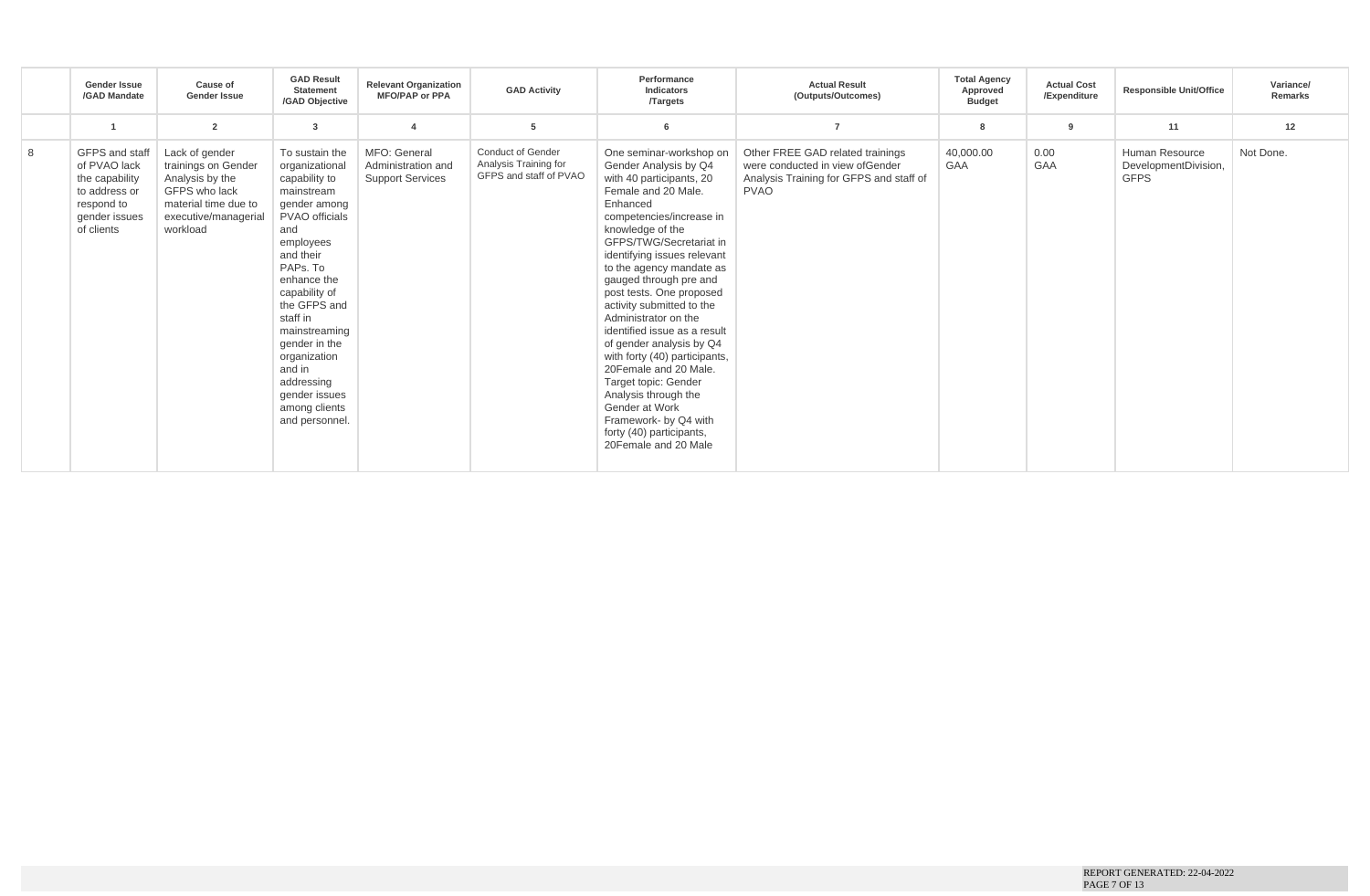|    | <b>Gender Issue</b><br>/GAD Mandate                                                                            | Cause of<br>Gender Issue                                                                                                                                                                                   | <b>GAD Result</b><br><b>Statement</b><br>/GAD Objective                                                                                                                                                                                                                                                                                         | <b>Relevant Organization</b><br><b>MFO/PAP or PPA</b>         | <b>GAD Activity</b>                                                               | Performance<br>Indicators<br><b>Targets</b>                                                                                                                                                                                                                                           | <b>Actual Result</b><br>(Outputs/Outcomes)                                                                                    | <b>Total Agency</b><br>Approved<br><b>Budget</b> | <b>Actual Cost</b><br>/Expenditure | <b>Responsible Unit/Office</b>                        | Variance/<br>Remarks |
|----|----------------------------------------------------------------------------------------------------------------|------------------------------------------------------------------------------------------------------------------------------------------------------------------------------------------------------------|-------------------------------------------------------------------------------------------------------------------------------------------------------------------------------------------------------------------------------------------------------------------------------------------------------------------------------------------------|---------------------------------------------------------------|-----------------------------------------------------------------------------------|---------------------------------------------------------------------------------------------------------------------------------------------------------------------------------------------------------------------------------------------------------------------------------------|-------------------------------------------------------------------------------------------------------------------------------|--------------------------------------------------|------------------------------------|-------------------------------------------------------|----------------------|
|    | $\overline{1}$                                                                                                 | $\overline{2}$                                                                                                                                                                                             | $\mathbf{3}$                                                                                                                                                                                                                                                                                                                                    | $\overline{4}$                                                | 5                                                                                 | 6                                                                                                                                                                                                                                                                                     | $\overline{7}$                                                                                                                | 8                                                | 9                                  | 11                                                    | 12                   |
| 9  | GFPS and staff<br>of PVAO lack<br>the capability<br>to address or<br>respond to<br>gender issues<br>of clients | Lack of trainings on<br>Gender Responsive<br>Planning and<br>Budgeting by the<br>GFPS who lack<br>material time due to<br>executive/managerial<br>workload                                                 | To sustain the<br>organizational<br>capability to<br>mainstream<br>gender among<br>PVAO officials<br>and<br>employees<br>and their<br>PAPs. To<br>enhance the<br>capability of<br>the GFPS and<br>staff in<br>mainstreaming<br>gender in the<br>organization<br>and in<br>addressing<br>gender issues<br>among clients<br>and personnel.        | MFO: General<br>Administration and<br><b>Support Services</b> | Conduct of<br>Gender-Responsive<br>Planning and Budgeting<br>Workshop.            | No. of officials and<br>employees who attended<br>the workshop. Enhanced<br>knowledge and skills of<br>participants in the<br>preparation of the<br>Agency's GAD Plan and<br>Budget - At least one (1)<br>seminar conducted by Q4<br>with 20 participants - Male<br>(10) Female (10). | Other FREE GAD related trainings<br>were conducted in view<br>ofGender-Responsive Planning and<br><b>Budgeting Workshop</b>   | 40,000.00<br><b>GAA</b>                          | 0.00<br>GAA                        | Human Resource<br>DevelopmentDivision,<br><b>GFPS</b> | Not Done.            |
| 10 | GFPS and staff<br>of PVAO lack<br>the capability<br>to address or<br>respond to<br>gender issues<br>of clients | Lack of capacity<br>development gender<br>training on<br><b>Harmonized Gender</b><br>and Development<br>Guidelines tool by<br>the GFPS who lack<br>materialtime due to<br>executive/managerial<br>workload | To sustain the<br>organizational<br>capability to<br>mainstream<br>gender among<br><b>PVAO</b> officials<br>and<br>employees<br>and their<br>PAPs. To<br>enhance the<br>capability of<br>the GFPS and<br>staff in<br>mainstreaming<br>gender in the<br>organization<br>and in<br>addressing<br>gender issues<br>among clients<br>and personnel. | MFO: General<br>Administration and<br><b>Support Services</b> | GFPS/TWG Workshop<br>on HGDG for the 3 major<br>programs of PVAO (3 or<br>4 MFOs) | Workshop on the use of<br>HGDG tool conducted by<br>Q2. Ten (10) female and<br>ten (10) male<br>officials/GFPS and staff<br>who attended the seminar.<br>Enhanced capability to<br>use the HGDG tool on 3<br>major programs assessed.<br>$-$ by Q2                                    | Other FREE GAD related trainings<br>were conducted in view ofGFPS/TWG<br>Workshop on HGDG for the 3 major<br>programs of PVAO | 40,000.00<br><b>GAA</b>                          | 0.00<br><b>GAA</b>                 | Human Resource<br>DevelopmentDivision,<br><b>GFPS</b> | Not Done.            |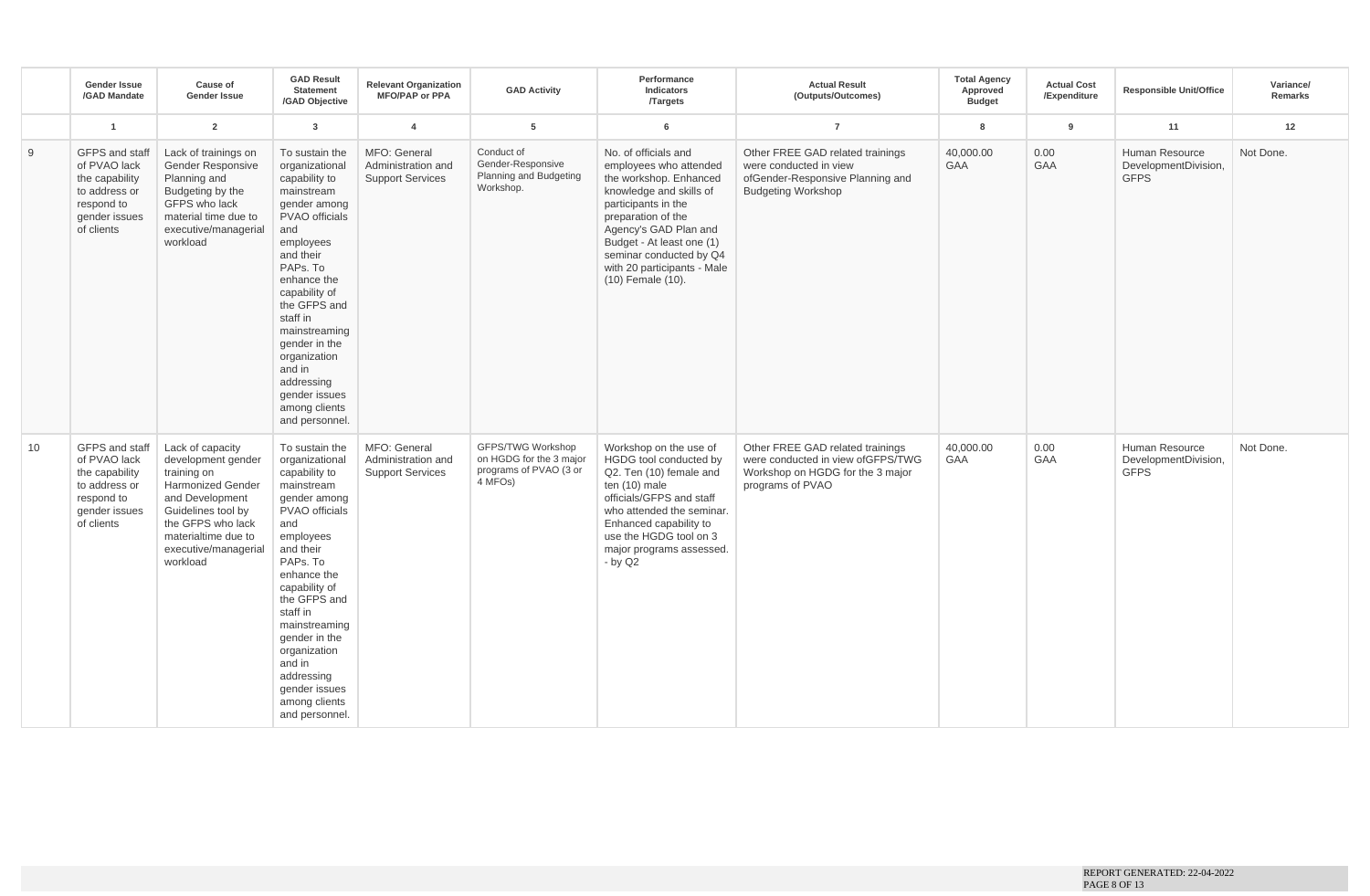|    | <b>Gender Issue</b><br>/GAD Mandate                                                                                  | Cause of<br><b>Gender Issue</b>                                                                     | <b>GAD Result</b><br>Statement<br>/GAD Objective                                                                                                              | <b>Relevant Organization</b><br><b>MFO/PAP or PPA</b>         | <b>GAD Activity</b>                                                                                                                                                  | Performance<br>Indicators<br><b>Targets</b>                                                                                                                                                                                                                                                                                                                                                                                                                                                     | <b>Actual Result</b><br>(Outputs/Outcomes)                                                                                                                                                                                                                                                                                                                                                                                                                                                                                                                                                                                                                                                                                                                                                                                                                                                 | <b>Total Agency</b><br>Approved<br><b>Budget</b> | <b>Actual Cost</b><br>/Expenditure | <b>Responsible Unit/Office</b>                        | Variance/<br><b>Remarks</b>                                                                                                                                                                                               |
|----|----------------------------------------------------------------------------------------------------------------------|-----------------------------------------------------------------------------------------------------|---------------------------------------------------------------------------------------------------------------------------------------------------------------|---------------------------------------------------------------|----------------------------------------------------------------------------------------------------------------------------------------------------------------------|-------------------------------------------------------------------------------------------------------------------------------------------------------------------------------------------------------------------------------------------------------------------------------------------------------------------------------------------------------------------------------------------------------------------------------------------------------------------------------------------------|--------------------------------------------------------------------------------------------------------------------------------------------------------------------------------------------------------------------------------------------------------------------------------------------------------------------------------------------------------------------------------------------------------------------------------------------------------------------------------------------------------------------------------------------------------------------------------------------------------------------------------------------------------------------------------------------------------------------------------------------------------------------------------------------------------------------------------------------------------------------------------------------|--------------------------------------------------|------------------------------------|-------------------------------------------------------|---------------------------------------------------------------------------------------------------------------------------------------------------------------------------------------------------------------------------|
|    | $\overline{1}$                                                                                                       | $\overline{2}$                                                                                      | $\overline{\mathbf{3}}$                                                                                                                                       | $\boldsymbol{\Delta}$                                         | 5                                                                                                                                                                    | 6                                                                                                                                                                                                                                                                                                                                                                                                                                                                                               | $\overline{7}$                                                                                                                                                                                                                                                                                                                                                                                                                                                                                                                                                                                                                                                                                                                                                                                                                                                                             | 8                                                | 9                                  | 11                                                    | 12                                                                                                                                                                                                                        |
| 11 | GFPS and staff<br>of PVAO lack<br>the capability<br>to address or<br>respond to<br>gender issues<br>of clients       | Lack of knowledge<br>and understanding of<br>gender-related laws.                                   | To understand<br>and be able to<br>promote.<br>protect and<br>fulfill the rights<br>of women in<br>various<br>sectors.<br>straight from<br>empowered<br>women | MFO: General<br>Administration and<br><b>Support Services</b> | GADvocacy talk on<br>CEDAW, Magna Carta of<br>Women, UNSCRs 1325<br>& 1820 and national laws<br>and policies related to<br>women, peace and<br>security, and others. | One (1) GADvocacy Talk<br>per quarter or four (4)<br>GADvocacy talksfor the<br>year on general gender<br>and development topics<br>such as Women in the<br>Military (Q1), GAD in the<br>Grassroots level (Q2),<br>GAD and the Safe Spaces<br>Act (Q3) andBusiness<br><b>Coalition for Women</b><br>Empowerment (Q4).<br>Number of female and<br>male participants who<br>gained updates/additional<br>knowledge, attitude, skills<br>on laws and policies<br>related to GAD by Q4. - -<br>by Q4 | Q2: Conducted two (2) virtual<br>GADvocacy Talks relevant to the role of<br>women in peace and security as<br>follows:GADvocacy Talkby Ms. Marie<br>Silva Vallejo, daughter of a WW II<br>veteran and author of the Battle of<br>IsingonMay 6. Sheshared the role and<br>valor of men and women heroes in the<br>PhilippineWW II history. GADvocacy<br>Talk byDr. Maria Felisa Syjuco<br>Tan, aFllipino Historian and author. Dr.<br>Tan shared thecourage of men and<br>women heroes under the Makapili<br>andotherFilipino Paramilitary Groups<br>and emphasized the role of women in<br>Philippine military history.PVAO also<br>revised the Sexual Harassment Policy<br>in PVAOwhich already<br>incorporatedtheSafe Spaces<br>ActQ4:Conducted (1) virtual<br>GADvocacy Talk by: Col Fatima Claire<br>Navarro MC (GSC) relevant tothe<br>supportinGender and Development<br>advocacies. | 50,000.00<br>GAA                                 | 39.644.00<br>GAA                   | Human Resource<br>DevelopmentDivision,<br><b>GFPS</b> | Done. A plaque of<br>appreciation was<br>given to Col Fatima<br>Claire S, Navarro MC<br>(GSC) amounting to<br>3,500.00 and salary<br>attribution of 200<br>personnel amounted<br>to 24,096.00. Budget<br>utilization: 79% |
| 12 | <b>GAD Office</b><br>lacks<br>adequately<br>trained<br>personnel who<br>will work full<br>time on the<br>GAD program | Limited staff<br>complement to<br>effectively implement<br>the agency's<br>mainstreaming<br>efforts | To assist the<br>GFPS in<br>research and<br>policy<br>development<br>on top of<br>regular<br>administrative<br>tasks                                          | MFO: General<br>Administration and<br><b>Support Services</b> | Assist the GFPS in<br>research and policy<br>development                                                                                                             | One (1) GAD Technical<br>Assistant hired on COS<br>basis at<br>P21,600.00/month(18,000<br>as budgeted in previous<br>years 20% premium in<br>2021, subject to availability<br>offunds) - 1 personnel                                                                                                                                                                                                                                                                                            | Hired one (1) GAD Assistant on COS<br>basis at P18,251.00 per month                                                                                                                                                                                                                                                                                                                                                                                                                                                                                                                                                                                                                                                                                                                                                                                                                        | 259,200.00<br><b>GAA</b>                         | 109,001.00<br>GAA                  | Human Resource<br><b>Development Division</b>         | Done. Salary of<br>newly hired GAD<br>Assistant effective<br>Dec 2021 or for 1<br>month only plus the<br>salary of former GAD<br>Asst. for 4 months<br>plus premium pay.<br><b>Budget utilization:</b><br>42%             |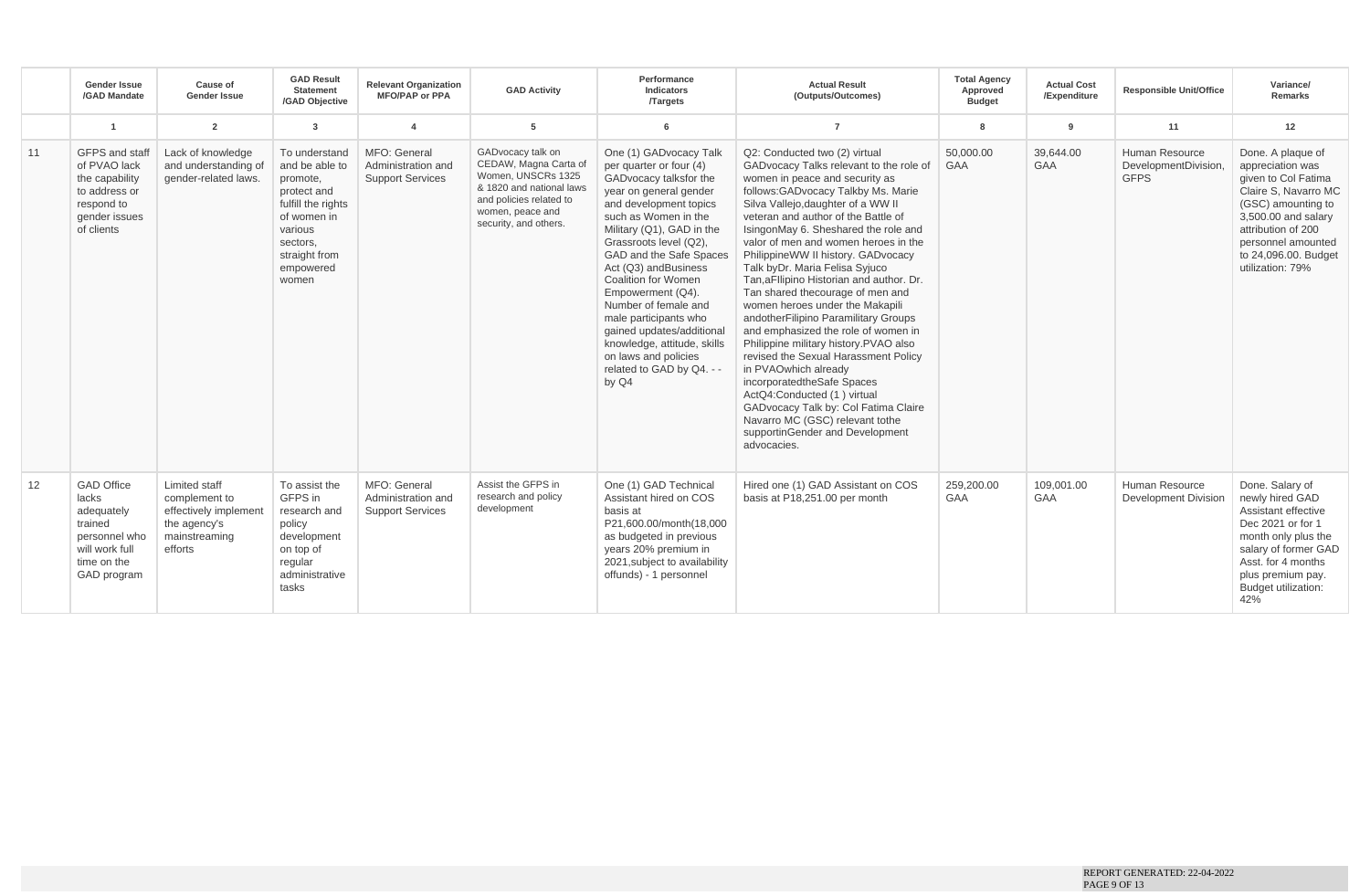|    | <b>Gender Issue</b><br>/GAD Mandate                                                                           | Cause of<br><b>Gender Issue</b>                                                                                                                                                                                                                                                      | <b>GAD Result</b><br><b>Statement</b><br>/GAD Objective                                                                                                              | <b>Relevant Organization</b><br><b>MFO/PAP or PPA</b>                              | <b>GAD Activity</b>                                                                                                                                                                                                                          | Performance<br>Indicators<br><b>Targets</b>                                                                                                                                                                                                                                 | <b>Actual Result</b><br>(Outputs/Outcomes)                                                                                                                                                                                                                                                                                                                                                                                                                                                                                                                                                                                                                                                                                                                                                                                                                              | <b>Total Agency</b><br>Approved<br><b>Budget</b> | <b>Actual Cost</b><br>/Expenditure | <b>Responsible Unit/Office</b>                                                                                                                                 | Variance/<br><b>Remarks</b>                                                                                                                                   |
|----|---------------------------------------------------------------------------------------------------------------|--------------------------------------------------------------------------------------------------------------------------------------------------------------------------------------------------------------------------------------------------------------------------------------|----------------------------------------------------------------------------------------------------------------------------------------------------------------------|------------------------------------------------------------------------------------|----------------------------------------------------------------------------------------------------------------------------------------------------------------------------------------------------------------------------------------------|-----------------------------------------------------------------------------------------------------------------------------------------------------------------------------------------------------------------------------------------------------------------------------|-------------------------------------------------------------------------------------------------------------------------------------------------------------------------------------------------------------------------------------------------------------------------------------------------------------------------------------------------------------------------------------------------------------------------------------------------------------------------------------------------------------------------------------------------------------------------------------------------------------------------------------------------------------------------------------------------------------------------------------------------------------------------------------------------------------------------------------------------------------------------|--------------------------------------------------|------------------------------------|----------------------------------------------------------------------------------------------------------------------------------------------------------------|---------------------------------------------------------------------------------------------------------------------------------------------------------------|
|    |                                                                                                               | $\overline{2}$                                                                                                                                                                                                                                                                       | $\mathbf{3}$                                                                                                                                                         | $\boldsymbol{A}$                                                                   | 5                                                                                                                                                                                                                                            | 6                                                                                                                                                                                                                                                                           | $\overline{7}$                                                                                                                                                                                                                                                                                                                                                                                                                                                                                                                                                                                                                                                                                                                                                                                                                                                          | 8                                                | $\mathbf{q}$                       | 11                                                                                                                                                             | 12                                                                                                                                                            |
| 13 | Existing<br>Database is<br>not fully<br>compliant to<br>GAD and<br>COVID-19<br>requirements                   | Insufficient attention<br>accorded to<br>database due to the<br>low level of<br>awareness on the<br>importance of<br>sex-disaggregated<br>data as one the key<br>factors in the<br>formulation of GAD<br>plans and programs<br>and responsive<br>actions to the COVID<br>19 pandemic | To establish a<br>functional<br>GAD and<br>COVID-19<br>databases in<br>support of<br>gender and<br>COVID-19<br>responsive<br>plans and<br>programs in<br><b>PVAO</b> | MFO: MFO 1:<br>Administration of<br><b>Veterans Pensions</b><br>and Other Benefits | Enhancement and<br>maintenance of<br>sex-disaggregated<br>databases of: (1) PVAO<br>employees (2)<br>Veteran-clientele and<br>their dependents (3)<br>beneficiaries of PVAO<br>benefits and programs<br>including those in conflict<br>areas | Enhanced<br>sex-disaggregated<br>databases of PVAO<br>employees, veterans and<br>their dependents and<br>beneficiaries of PVAO<br><b>Benefits and Programs</b><br>including those in conflict<br>areas by Q4 and to<br>include COVID-19<br>sex-disaggregated data-<br>by Q4 | Q1: 2,405 records updated/encoded<br>andsex-disaggregated data prepared<br>on veteran-clientele, including those in<br>conflict-areas. Updatedemployee's<br>databaseforJan to March 2021. Salary<br>attributionat P5.995.09, Q2: 2.373<br>records updated/encoded and<br>sex-disaggregated data prepared on<br>veteran-clientele, including those in<br>conflict-areas. Updated employees<br>database from April to June.Salary<br>attribution atP5,568.13Q3: 2,468<br>records updated/encoded and<br>sex-disaggregated data prepared on<br>veteran-clientele, including those in<br>conflict-areas. Updated employees<br>database from July to September.<br>Salary attribution at P5,995.09.00 Q4:<br>2,405 records updated/Encoded<br>sex-disaggregated data prepared on<br>Veteran-clientele, including those in<br>conflict areas. Salary attribution at<br>P4.079 | 20.000.00<br>GAA                                 | 20.000.00<br>GAA                   | Management<br>Information Division /<br>Human Resource<br><b>Development Division</b><br>/Claims<br>Division/Veterans<br><b>Affairs Management</b><br>Division | Done.                                                                                                                                                         |
| 14 | Action Point 14:<br>Mainstreaming<br>of GPS in<br>existing<br>relevant<br>national and<br>local<br>mechanisms | Lack of integration of<br>WPS mandate in the<br>agency's<br>mainstreaming<br>efforts                                                                                                                                                                                                 | To<br>institutionalize<br>the inclusion<br>of NAPWPS in<br>GPBs and<br><b>GAD ARS</b>                                                                                | MFO: General<br>Administration and<br><b>Support Services</b>                      | Harmonization of WPS<br>mandate in GAD Plan<br>and Budget and AR                                                                                                                                                                             | Completion of<br>Harmonized GPB and<br><b>Accomplishment Report</b><br>on NAPWPS by Q4.<br>Utilization of budget is<br>through salary attribution<br>of personnel who prepare,<br>harmonize and auditthe<br>report. - by Q4                                                 | Q1: Completed GPB and Reviewed.<br>monitored AR by Q1.Q2: Completed<br>GPB and Reviewed, monitored AR by<br>Q2.Q3: Completed GPB and Reviewed.<br>monitored AR by Q3.Q4: Completed<br>GPB and Reviewed. monitored AR by<br>Q4.                                                                                                                                                                                                                                                                                                                                                                                                                                                                                                                                                                                                                                          | 50,000.00<br><b>GAA</b>                          | 5,599.81<br><b>GAA</b>             | Planning and<br>Management<br>Division/GFPS                                                                                                                    | Done. Salary<br>attribution of 1<br>personnel who<br>prepared,<br>harmonized and<br>audit the report. Total<br>salary attribution<br>amounted to<br>P5,599.81 |
| 15 | Action Point 14:<br>Mainstreaming<br>of GPS in<br>existing<br>relevant<br>national and<br>local<br>mechanisms | Lack of integration of<br>GPS mandate in the<br>agency's<br>mainstreaming<br>efforts                                                                                                                                                                                                 | To enhance<br>and review<br>policy on the<br>agency's<br>gender<br>mainstreaming<br>efforts                                                                          | MFO: General<br>Administration and<br><b>Support Services</b>                      | Conduct of NAPWPS and<br>GAD review and audit                                                                                                                                                                                                | GMEF by November.<br><b>Completion of Audit</b><br>Report on the WPS and<br>GAD accomplishments by<br>Q2 by the GAD-FPS and<br>GAD OPRs. - by Q2                                                                                                                            | Q3: Attendance to the GMEF<br>Orientationconducted by the DND last09<br>Sept 2021Q3:16,130.55)Q4: Submitted<br>write ups, accomplished forms and<br>provided MOVs for the online<br><b>GMEFvalidation by PCW last</b><br>November 2021Q4:P38.051.22                                                                                                                                                                                                                                                                                                                                                                                                                                                                                                                                                                                                                     | 30,000.00<br><b>GAA</b>                          | 30,000.00<br>GAA                   | Planning and<br>Management<br>Division/GFPS                                                                                                                    | Done.                                                                                                                                                         |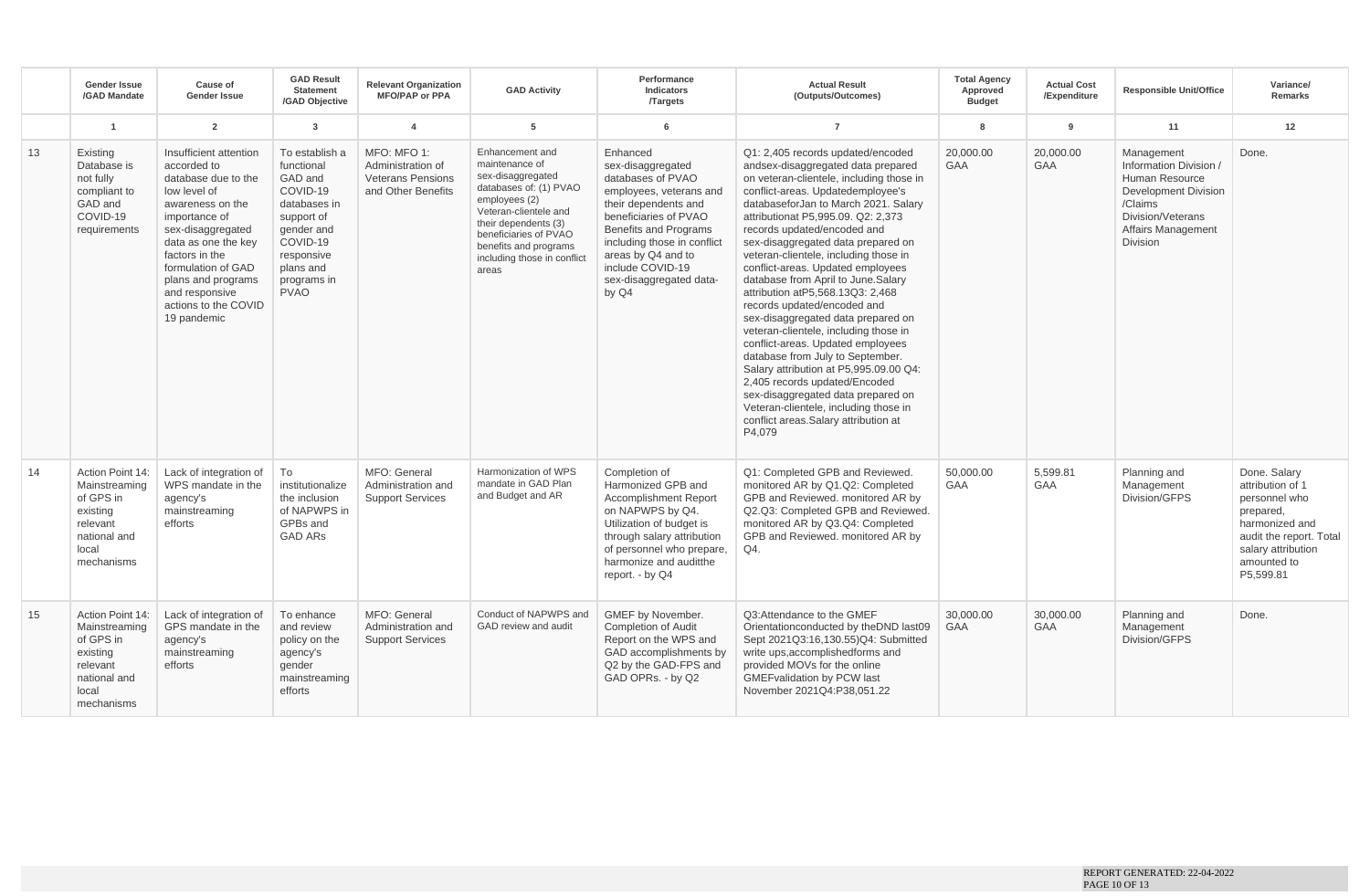|    | <b>Gender Issue</b><br>/GAD Mandate | Cause of<br>Gender Issue | <b>GAD Result</b><br>Statement<br>/GAD Objective | <b>Relevant Organization</b><br><b>MFO/PAP or PPA</b> | <b>GAD Activity</b>                                                                                                                                                                                                                                                                                                                                                                                                                                                                                                                                                                                                                                                                                                                                                                                         | Performance<br>Indicators<br><b>Targets</b> | <b>Actual Result</b><br>(Outputs/Outcomes) | <b>Total Agency</b><br>Approved<br><b>Budget</b> | <b>Actual Cost</b><br>/Expenditure | <b>Responsible Unit/Office</b> | Variance/<br>Remarks |
|----|-------------------------------------|--------------------------|--------------------------------------------------|-------------------------------------------------------|-------------------------------------------------------------------------------------------------------------------------------------------------------------------------------------------------------------------------------------------------------------------------------------------------------------------------------------------------------------------------------------------------------------------------------------------------------------------------------------------------------------------------------------------------------------------------------------------------------------------------------------------------------------------------------------------------------------------------------------------------------------------------------------------------------------|---------------------------------------------|--------------------------------------------|--------------------------------------------------|------------------------------------|--------------------------------|----------------------|
|    | $\mathbf{1}$                        | $\overline{2}$           | 3                                                | $\overline{4}$                                        | 5                                                                                                                                                                                                                                                                                                                                                                                                                                                                                                                                                                                                                                                                                                                                                                                                           | 6                                           | $\overline{7}$                             | 8                                                | 9                                  | 11                             | 12                   |
|    |                                     |                          |                                                  |                                                       |                                                                                                                                                                                                                                                                                                                                                                                                                                                                                                                                                                                                                                                                                                                                                                                                             | <b>ATTRIBUTED PROGRAM</b>                   |                                            |                                                  |                                    |                                |                      |
| 16 |                                     |                          |                                                  |                                                       | MFO 1. VETERANS<br><b>WELFARE AND</b><br><b>BENEFITS</b><br><b>ADMINISTRATION - this</b><br>program provides<br>assistance to men and<br>women beneficiaries<br>through timely delivery of<br>pension and non-pension<br>benefits with the help of<br>partner banks and<br>financial institutions.<br>Pension benefits include<br>Old Age Pension,<br>Disability Pension and<br>Death Pension.<br>Non-pension benefits<br>include Educational<br>Benefits, Burial<br>Assistance and<br><b>Hospitalization Benefits</b><br>thru the Veterans<br>Hospitalization and<br>Medical Care Program.<br>The administration of all<br>these benefits to men<br>and women heroes as<br>well as to their next of kin<br>and eligible beneficiaries<br>convey that the<br>government takes good<br>care of its veterans. |                                             |                                            | 194,886,615.00<br>GAA                            | 194,886,615.00<br>GAA              | <b>Claims Division</b>         |                      |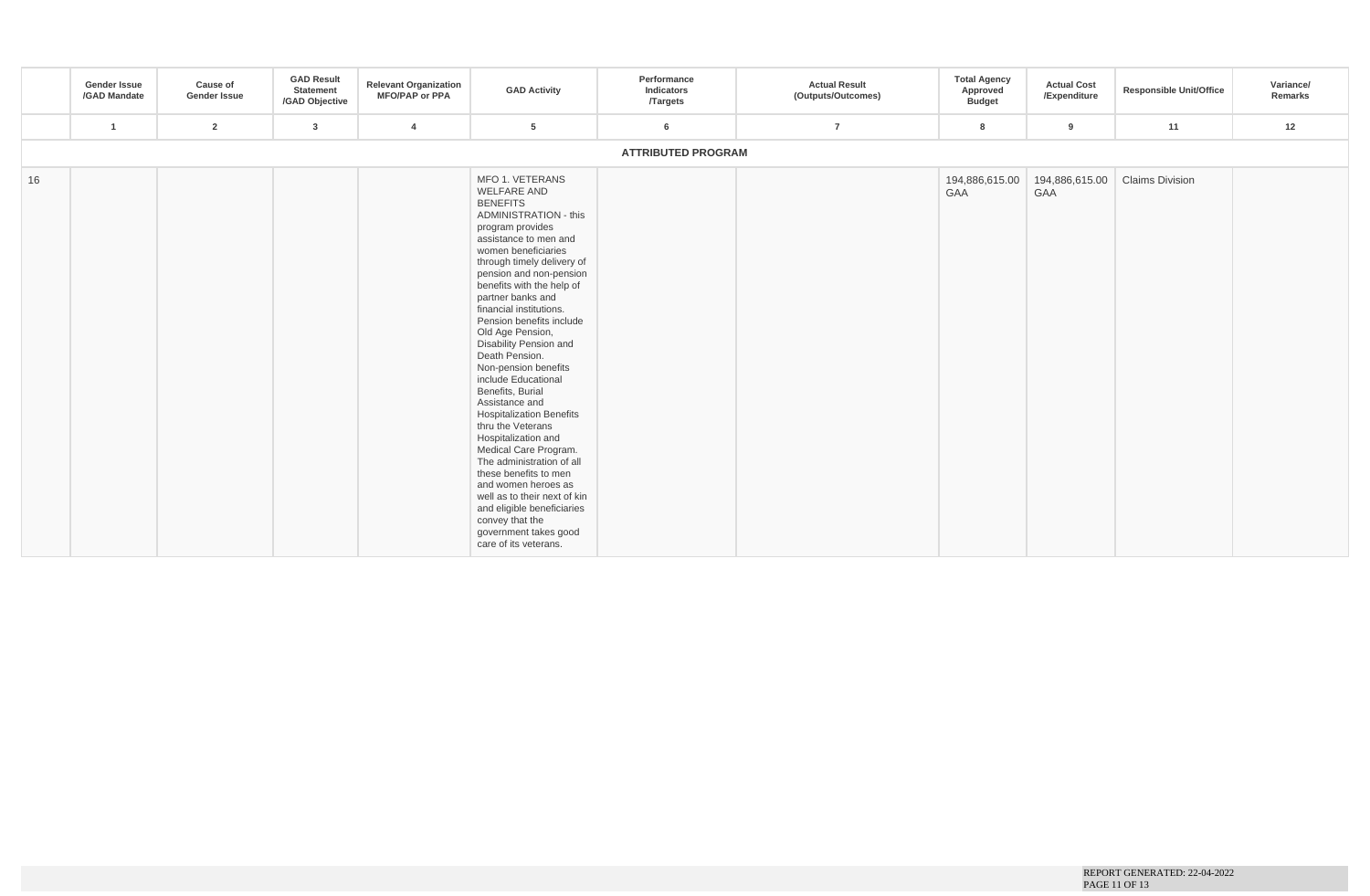|    | <b>Gender Issue</b><br>/GAD Mandate | Cause of<br>Gender Issue | <b>GAD Result</b><br>Statement<br>/GAD Objective | <b>Relevant Organization</b><br><b>MFO/PAP or PPA</b> | <b>GAD Activity</b>                                                                                                                                                                                                                                                                                                                                                                                                                                                                                                                                                                  | Performance<br>Indicators<br>/Targets | <b>Actual Result</b><br>(Outputs/Outcomes) | <b>Total Agency</b><br>Approved<br><b>Budget</b> | <b>Actual Cost</b><br>/Expenditure | <b>Responsible Unit/Office</b>                  | Variance/<br>Remarks |
|----|-------------------------------------|--------------------------|--------------------------------------------------|-------------------------------------------------------|--------------------------------------------------------------------------------------------------------------------------------------------------------------------------------------------------------------------------------------------------------------------------------------------------------------------------------------------------------------------------------------------------------------------------------------------------------------------------------------------------------------------------------------------------------------------------------------|---------------------------------------|--------------------------------------------|--------------------------------------------------|------------------------------------|-------------------------------------------------|----------------------|
|    | $\overline{1}$                      | $\overline{2}$           | $\mathbf{3}$                                     | $\overline{4}$                                        | $5\overline{5}$                                                                                                                                                                                                                                                                                                                                                                                                                                                                                                                                                                      | 6                                     | $\overline{7}$                             | 8                                                | 9                                  | 11                                              | 12                   |
| 17 |                                     |                          |                                                  |                                                       | MFO 2. VETERANS<br><b>AFFAIRS</b><br>MANAGEMENT<br>PROGRAM - this<br>program aims to foster<br>unity within the Filipino<br>Veterans Community by<br>encouraging men and<br>women veterans to join<br>veterans organizations<br>and participate in pushing<br>reforms, enabling them to<br>build an empowered and<br>credible federation. The<br>assignment and<br>participation of women<br>veterans in leadership<br>roles/ board membership<br>in various veterans<br>organizations is<br>highlighted to make them<br>equal contributors to<br>policy development and<br>reforms. |                                       |                                            | 6,104,223.00<br>GAA                              | 1,453,800.15<br>GAA                | Veterans Affairs<br><b>Management Division</b>  |                      |
| 18 |                                     |                          |                                                  |                                                       | MFO 3. VETERANS<br><b>MEMORIAL AND</b><br><b>HISTORICAL PROGRAM</b><br>- this program seeks to<br>propagate and give<br>importance to veterans'<br>heroic deeds, sow the<br>seed of love of country<br>and motivate and inspire<br>the youth to become<br>future defenders of the<br>country. This program is<br>an approach to focus on<br>historical forces that<br>determine the<br>contributions/participation<br>of both men and women<br>veterans in shaping our<br>nation's glorious history.                                                                                 |                                       |                                            | 57,965,710.50<br>GAA                             | 44,654,050.35<br>GAA               | Veterans Memorial<br>and Historical<br>Division |                      |